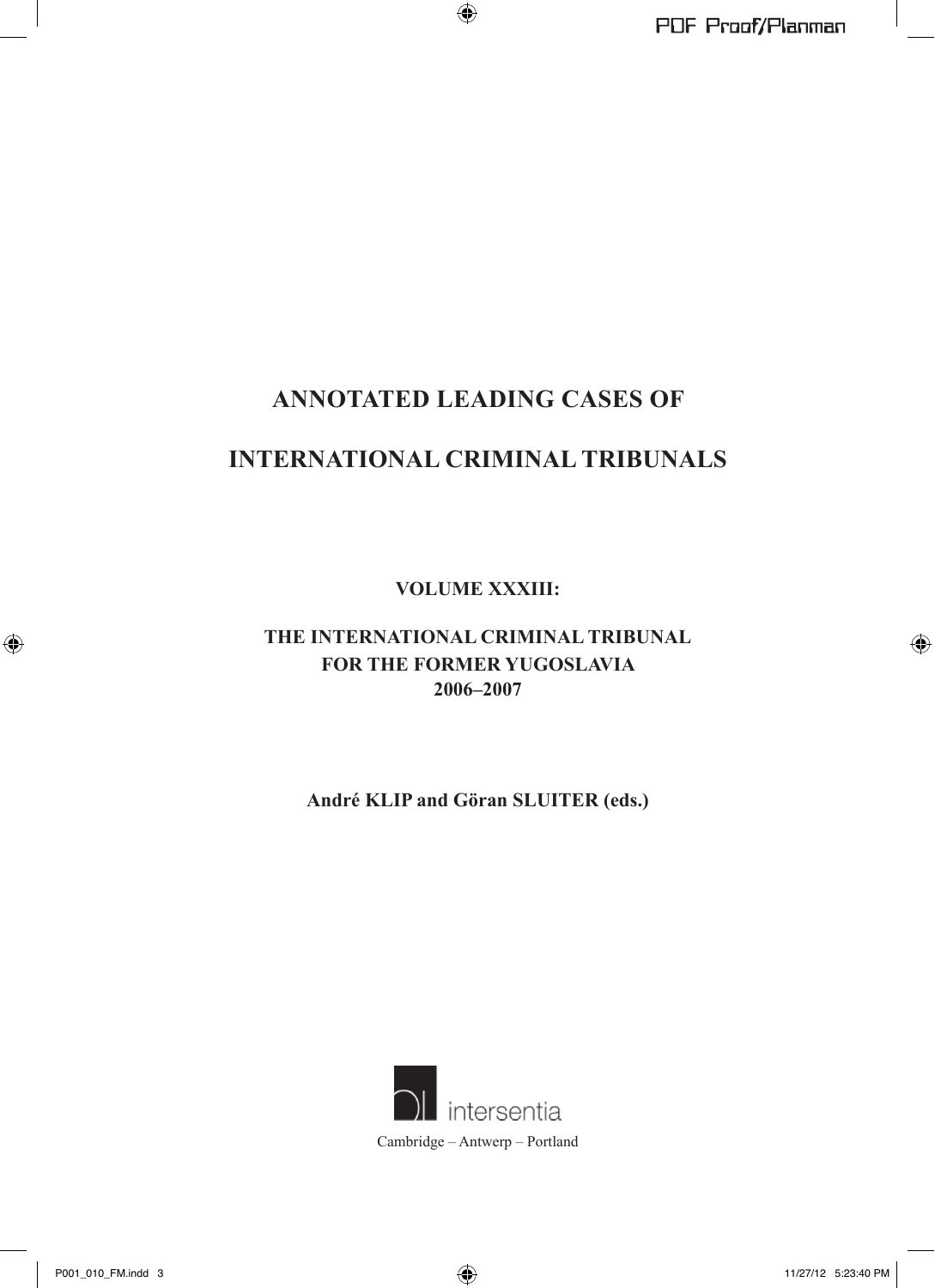Intersentia Publishing Ltd. Trinity House | Cambridge Business Park | Cowley Road Cambridge | CB4 0WZ | United Kingdom Tel.: +44 1223 393 753 | Email: mail@intersentia.co.uk

Distribution for the UK: Hart Publishing Ltd. 16 C Worcester Place Oxford OX1 2JW **I** IK Tel.: +44 1865 51 75 30 Email: mail@hartpub.co.uk

Distribution for Austria: Neuer Wissenschaftlicher Verlag Argentinierstraße 42/6 1040 Wien Austria Tel.: +43 1 535 61 03 24 Email: office@nwv.at

Distribution for the USA and Canada: International Specialized Book Services 920 NE 58th Ave. Suite 300 Portland, OR 97213 USA Tel.: +1 800 944 6190 (toll free) Tel.: +1 503 287 3093 Email: info@isbs.com

Distribution for other countries: Intersentia Publishing nv Groenstraat 31 2640 Mortsel Belgium Tel.: +32 3 680 15 50 Email: mail@intersentia.be

Please cite as: ICTY, Decision on Ojdanić motion to prohibit witness proofing, *Prosecutor v. Milutinović et al.*, Case No. IT-05-87-T, T. Ch. III, 12 December 2006, Klip/ Sluiter, ALC-XXXIII-69.

Annotated Leading Cases of International Criminal Tribunals André Klip and Göran Sluiter (eds.) Cover illustration: Helena C. Kluwer

© 2013 Intersentia Cambridge – Antwerp – Portland www.intersentia.com

ISBN 978-1-78068-099-6 D/2013/7849/17 NUR 828

British Library Cataloguing in Publication Data. A catalogue record for this book is available from the British Library.

No part of this book may be reproduced in any form, by print, photoprint, microfilm or any other means, without written permission from the publisher.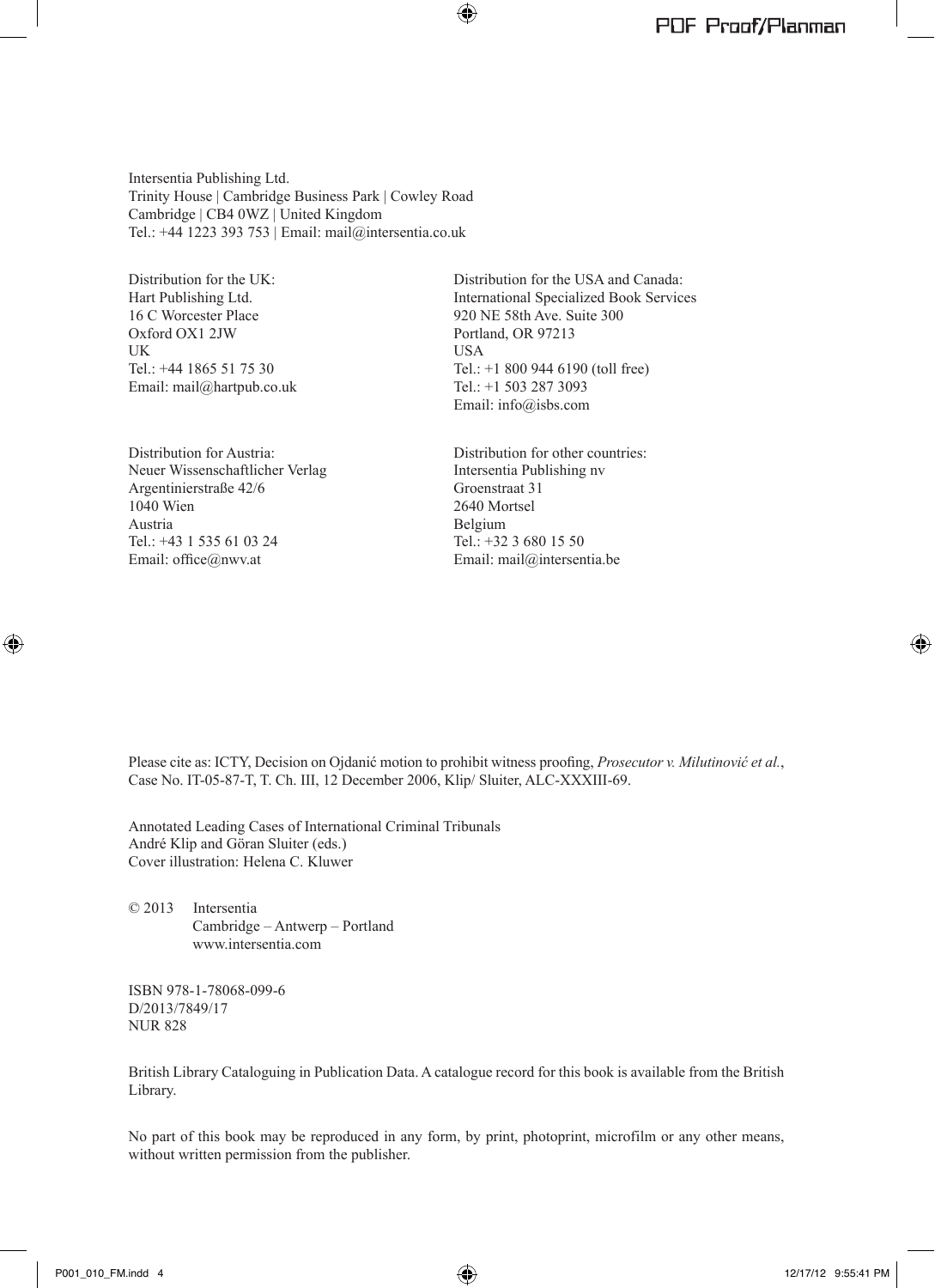## **TABLE OF CONTENTS**

## **Part 1/ Preliminary Matters**

#### 1. Jurisdiction and indictment

| Decision on Ljube Boškoski's appeal on jurisdiction, Prosecutor v. Boškoski and Tarčulovski,                                                                                        |  |
|-------------------------------------------------------------------------------------------------------------------------------------------------------------------------------------|--|
|                                                                                                                                                                                     |  |
| Decision on several motions challenging jurisdiction, Prosecutor v. Gotovina, Čermak and                                                                                            |  |
| Decision on Ante Gotovina's preliminary motions alleging defects in the form of the joinder<br>indictment, <i>Prosecutor v. Gotovina, Čermak and Markač</i> , Case No. IT-06-90-PT, |  |
|                                                                                                                                                                                     |  |

## 2. Provisional release

| Decision on prosecution's urgent motion to revoke UNMIK's delegated authority to monitor<br>Ramush Haradinaj's political activities, <i>Prosecutor v. Haradinaj, Balaj and Brahimaj</i> , |  |
|-------------------------------------------------------------------------------------------------------------------------------------------------------------------------------------------|--|
|                                                                                                                                                                                           |  |
|                                                                                                                                                                                           |  |

#### Part 2/ Procedural Matters

#### 3. Witnesses

| Decision on Ojdanić motion for disclosure of witness statements and for finding of violation of                                                                                         |  |
|-----------------------------------------------------------------------------------------------------------------------------------------------------------------------------------------|--|
| Rule 66(A)(ii), <i>Prosecutor v. Milutinović et al.</i> , Case No. IT-05-87-T, T. Ch. III,                                                                                              |  |
| Decision on Ojdanić motion to prohibit witness proofing, <i>Prosecutor v. Milutinović et al.</i> ,                                                                                      |  |
| Second decision on prosecution motion for leave to amend its Rule 65ter witness list to add<br>Wesley Clark, <i>Prosecutor v. Milutinović et al.</i> , Case No. IT-05-87-T, T. Ch. III, |  |
|                                                                                                                                                                                         |  |
|                                                                                                                                                                                         |  |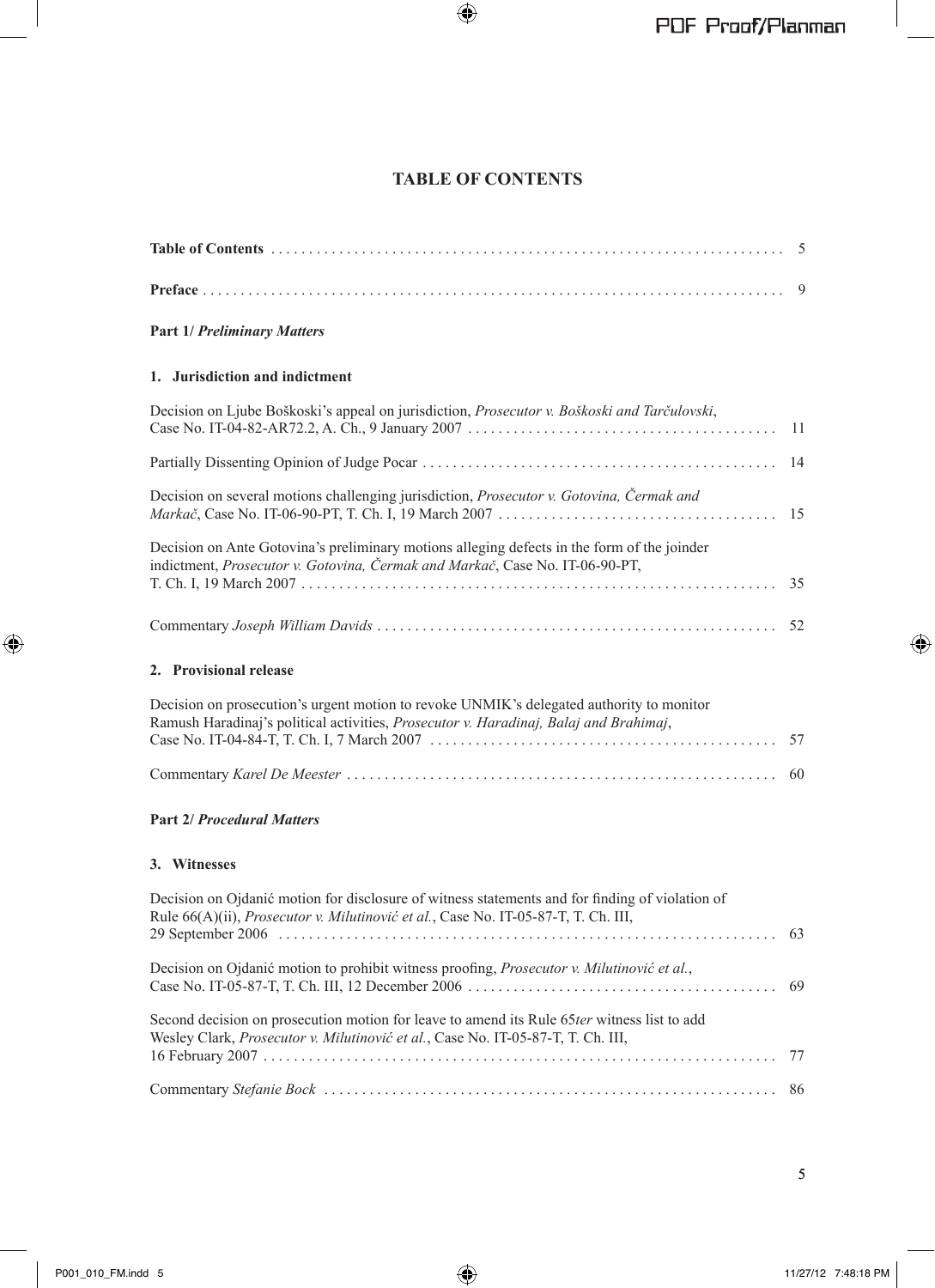## **4. Access to, admissibility of and presentation of evidence**

| Decision concerning the use of statements given by the accused, Prosecutor v. Mrkšić, Radić<br>and Šljivančanin, Case No. IT-95-13/1-T, T. Ch. II, 9 October 2006                                                                    | 97  |
|--------------------------------------------------------------------------------------------------------------------------------------------------------------------------------------------------------------------------------------|-----|
| Decision on the prosecution motions for admission of evidence pursuant to Rule 92bis of<br>the Rules, Prosecutor v. Prlić et al., Case No. IT-04-74-T, T. Ch. III, 8 December 2006                                                   | 107 |
| Decision on defence's submission of the expert report of Professor Smilja Avramov pursuant<br>to rule 94bis, Prosecutor v. Martić, Case No. IT-95-11-T, T. Ch. I, 9 November 2006                                                    | 115 |
| Decision on prosecution motion to admit documentary evidence, <i>Prosecutor v. Milutinović</i>                                                                                                                                       | 127 |
| Decision on "Motion by Mićo Stanišić for access to all confidential materials in the Krajišnik<br>case", Prosecutor v. Krajišnik, Case No. IT-00-39-A, A. Ch., 21 February 2007                                                      | 141 |
|                                                                                                                                                                                                                                      | 154 |
| 5. Counsel                                                                                                                                                                                                                           |     |
| Decision on appeal against the Trial Chamber's decision on assignment of counsel,                                                                                                                                                    | 159 |
| Reasons for decision (No. 2) on assignment of counsel, <i>Prosecutor v. Sešelj</i> ,                                                                                                                                                 | 175 |
| Decision on appeal against the Trial Chamber's decision (no. 2) on assignment of counsel,                                                                                                                                            | 181 |
| Decision on finding of misconduct of attorney Miroslav Šeparović, Prosecutor v.<br>Gotovina, Čermak and Markač, Case No. IT-06-90-T, T. Ch. I, 6 March 2007                                                                          | 191 |
|                                                                                                                                                                                                                                      | 196 |
| 6. Joinder and aspects of the right to a fair trial                                                                                                                                                                                  |     |
| Decision on second Ojdanić motion for stay of proceedings, Prosecutor v. Milutinović et al.,                                                                                                                                         | 209 |
| Decision on interlocutory appeals against the Trial Chamber's decision to amend<br>the indictment and for joinder, Prosecutor v. Gotovina, Čermak and Markač,<br>Case No. IT-01-45-AR73.1, IT-03-73-AR73.1, IT-03-73-AR73.2, A. Ch., |     |
|                                                                                                                                                                                                                                      | 215 |
| Decision on adoption of new measures to bring the trial to an end within a reasonable time,<br>Prosecutor v. Prlić et al., Case No. IT-04-74-T, T. Ch. III, 13 November 2006                                                         | 233 |
| Decision on prosecution appeal concerning the Trial Chamber's ruling reducing time for<br>the prosecution case, Prosecutor v. Prlić et al., Case No. IT-04-74-AR73.4, A. Ch.,                                                        | 241 |
|                                                                                                                                                                                                                                      | 249 |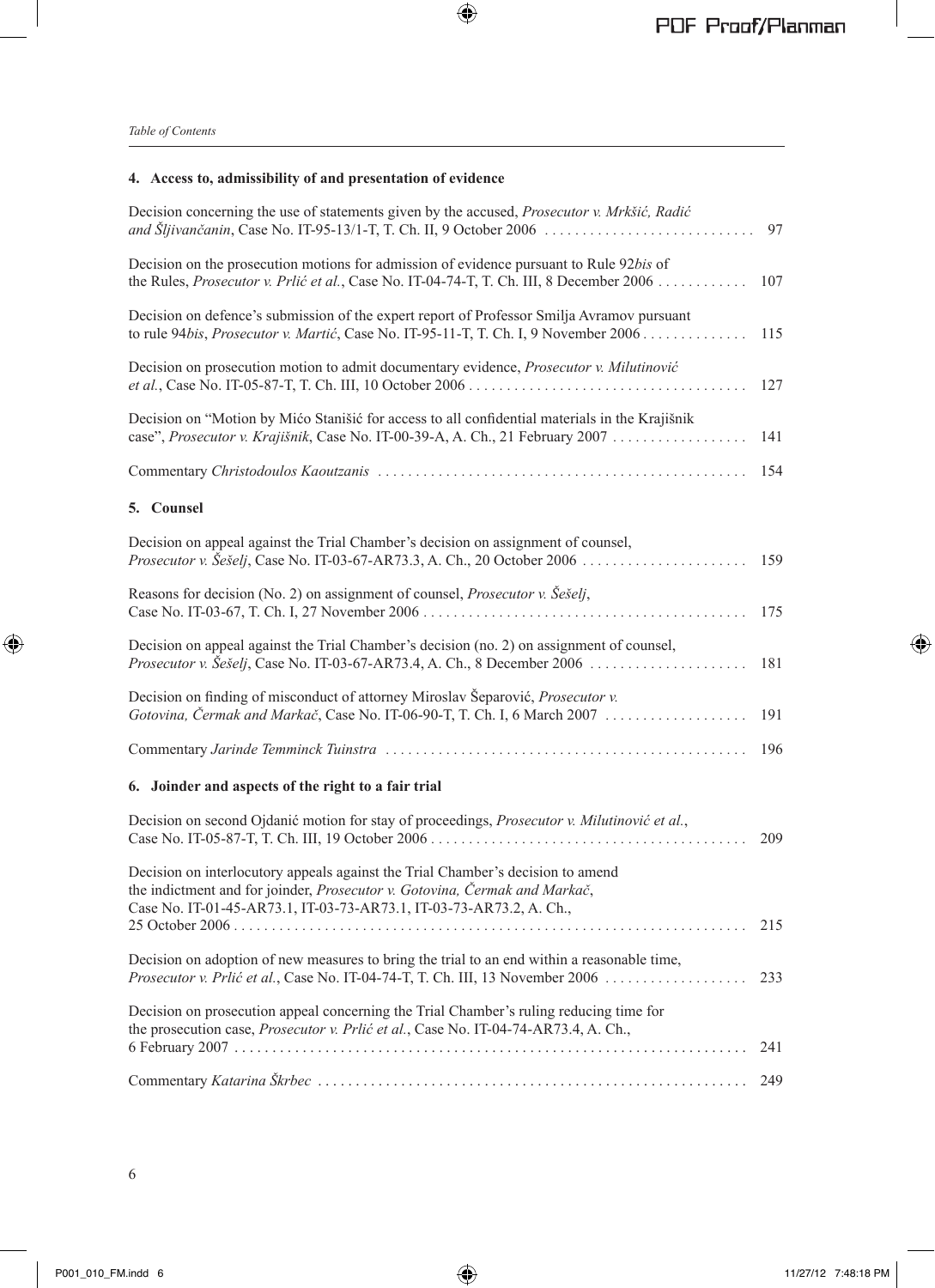## **7. Relations with States – cooperation and referral**

| Decision on Sreten Lukić's amended Rule 54bis application, <i>Prosecutor v. Milutinović et al.</i> , |  |
|------------------------------------------------------------------------------------------------------|--|
| Decision on appeal against decision on referral under Rule 11bis, Prosecutor v. Kovačević,           |  |
|                                                                                                      |  |

## **Part 3/** *Judgements*

## **8. Contempt**

| Judgement on allegations of contempt, <i>Prosecutor v. Margetić</i> , Case No. IT-95-14-R77.6, |  |
|------------------------------------------------------------------------------------------------|--|
|                                                                                                |  |

## **9. Judgements**

| Judgement, Prosecutor v. Blagoje Simić, Case No. IT-95-9-A, A. Ch.,           |     |
|-------------------------------------------------------------------------------|-----|
|                                                                               | 313 |
|                                                                               | 393 |
|                                                                               | 399 |
|                                                                               | 407 |
|                                                                               | 422 |
| Judgement, Prosecutor v. Galić, Case No. IT-98-29-A, A. Ch., 30 November 2006 | 429 |
|                                                                               | 554 |
|                                                                               | 556 |
|                                                                               | 565 |
|                                                                               | 571 |
|                                                                               | 593 |
|                                                                               | 609 |
|                                                                               | 716 |
|                                                                               | 718 |
|                                                                               | 720 |
|                                                                               | 741 |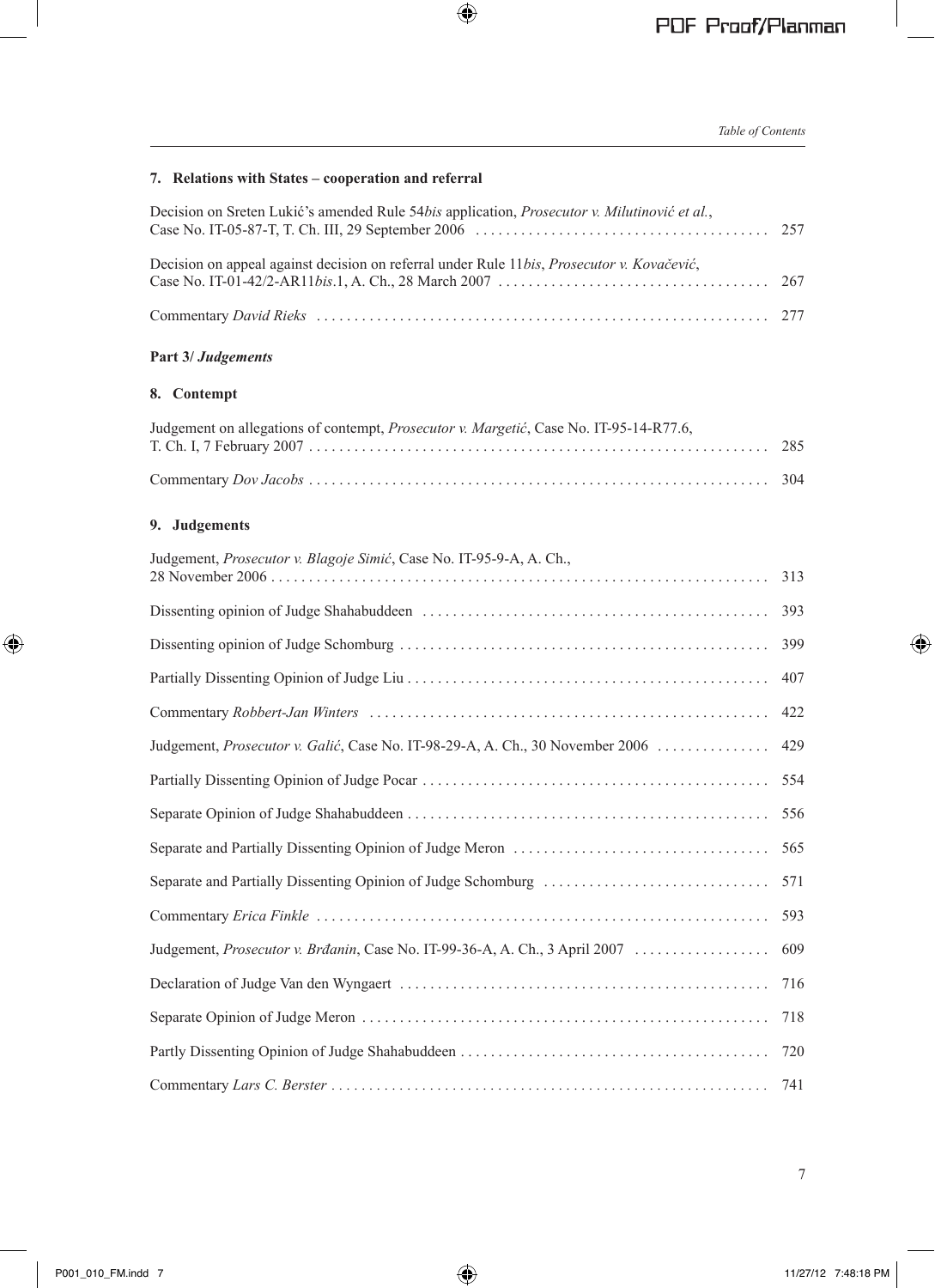## **10. Sentencing Judgements**

| Judgement on sentencing appeal, <i>Prosecutor v. Bralo</i> , Case No. IT-95-17-A, A. |  |
|--------------------------------------------------------------------------------------|--|
|                                                                                      |  |
|                                                                                      |  |
|                                                                                      |  |

#### **Part 4/** *Post-conviction or post-acquittal issues*

#### **11. Review**

| Decision on defence request for review, <i>Prosecutor v. Radić</i> ,                           |  |
|------------------------------------------------------------------------------------------------|--|
|                                                                                                |  |
| Decision on prosecutor's request for review or reconsideration, <i>Prosecutor v. Blaškić</i> , |  |
|                                                                                                |  |
|                                                                                                |  |
|                                                                                                |  |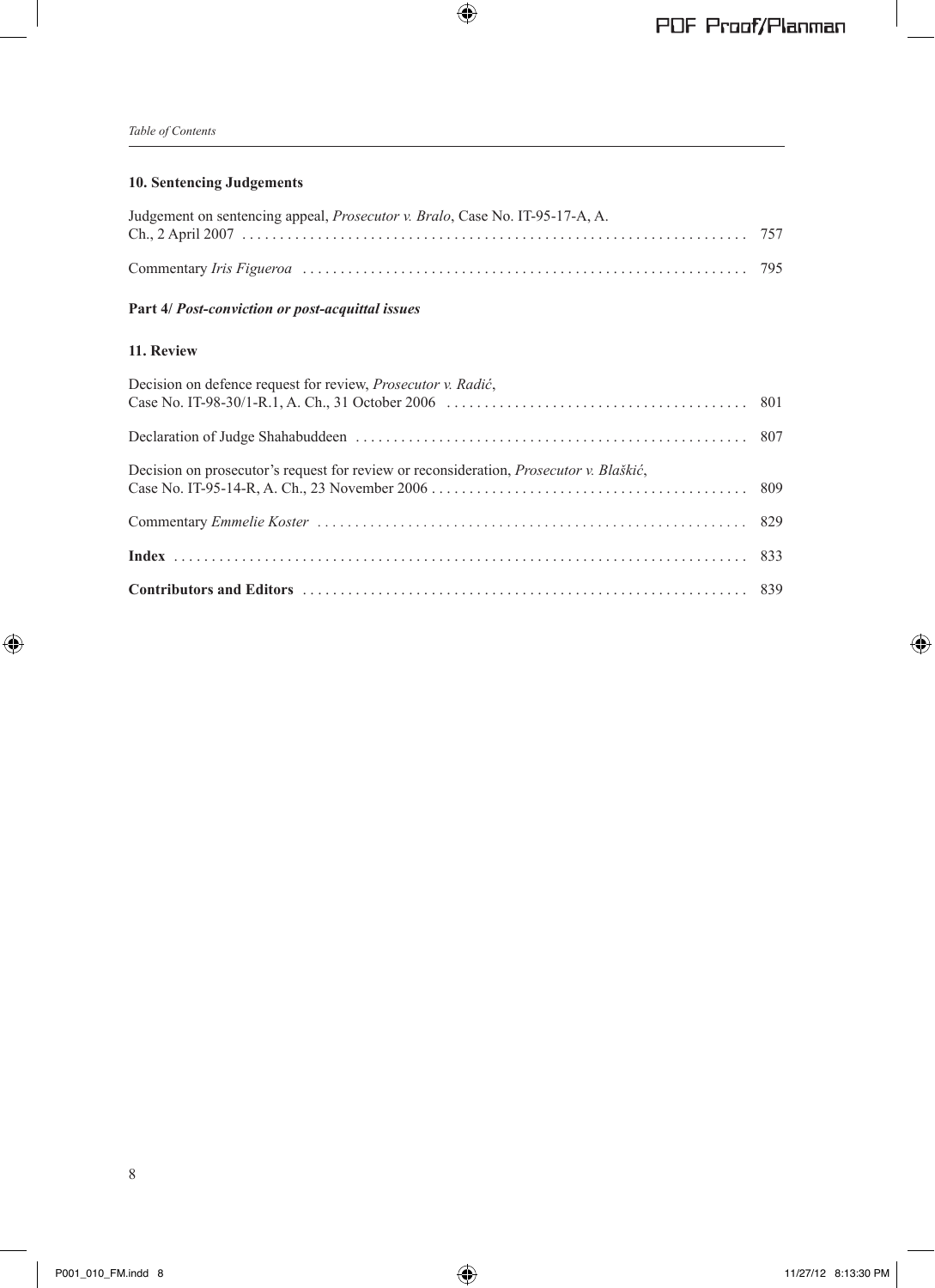#### **PREFACE**

This is the thirty-third volume in the series "Annotated Leading Cases of International Criminal Tribunals'' and contains the most important decisions of the International Criminal Tribunal for the former Yugoslavia (ICTY) from 29 September 2006 up to and including 3 April 2007. It is the sixteenth volume containing decisions of the ICTY.

The present volume is in its approach and structure similar to the previous volumes. Thus, the book contains the full text of all the decisions and judgements, including separate, concurring and dissenting opinions, as well as annexes to the decisions. As with the previous volumes, the editors have ensured that the decisions are fully identical to the *written* original text, as issued by the ICTY Press and Information Office and which bears the signatures of the judges. We are aware that more and more decisions are available on the internet. However, only the written decisions bearing the signatures of the judges can be considered as authoritative versions. In the course of our editorial work on this and previous volumes, we have discovered inconsistencies between the written original version of the decision and the internet version, if the latter is available at all. Much of our editorial efforts consist in making the texts in this series identical to the written original version.

We could only include the full text of the decisions in this volume by reducing their original format. Still, we wanted the reader to be able to identify the page number of the original text, which is throughout the text put in brackets [ ]. We are again very happy that a number of scholars in the field of international criminal law were prepared to write interesting and stimulating commentaries regarding the decisions.

A few words regarding the selection of decisions may give the user insight into our working method. In principle, we select all final judgements. In addition, we publish decisions taken at any stage of the procedure that are important for other reasons: because they deal with a specific legal question, because they are representative of a specific type of decision or because they enter new legal waters. Of course, we cannot publish all decisions. As a result, we may not publish decisions in which issues have been decided in a way similar or identical to a decision that has already been selected.

The decisions are presented in different parts and under different headings.

Part 1, "Preliminary matters", contains two decisions regarding jurisdiction and a decision on alleged defects in the form of the indictment under heading 1. Provisional release is the subject of the decision included under heading 2.

Part 2 deals with procedural matters. It contains decisions regarding witnesses under heading 3 and decisions on the access to, admissibility of, and the presentation of evidence under heading 4. Heading 5 deals with counsel and joinder and aspects of the right to a fair trial are the subjects of the decisions under heading 6. The decisions under heading 7 relate to state cooperation and referral. A contempt decision has been included under heading 8.

Part 3, "Judgments", contains three appeals judgements under heading 9 and a sentencing judgement under heading 10. As mentioned above, judgements are by definition included in this series, because of their importance, both from a factual and legal perspective.

Part 4 deals with post-conviction and post-acquittal issues. It contains two decisions regarding review under heading 11.

We owe acknowledgements to many people without whom we could not have completed this thirty-third volume. These include the Press and Information Office of the ICTY, which offered generous assistance in obtaining all the hard copies of decisions. Our publisher Intersentia, in particular Hans Kluwer, Tom Scheirs and Isabelle van Dongen, facilitated our work. We also acknowledge the work of our student assistants, Anzinga